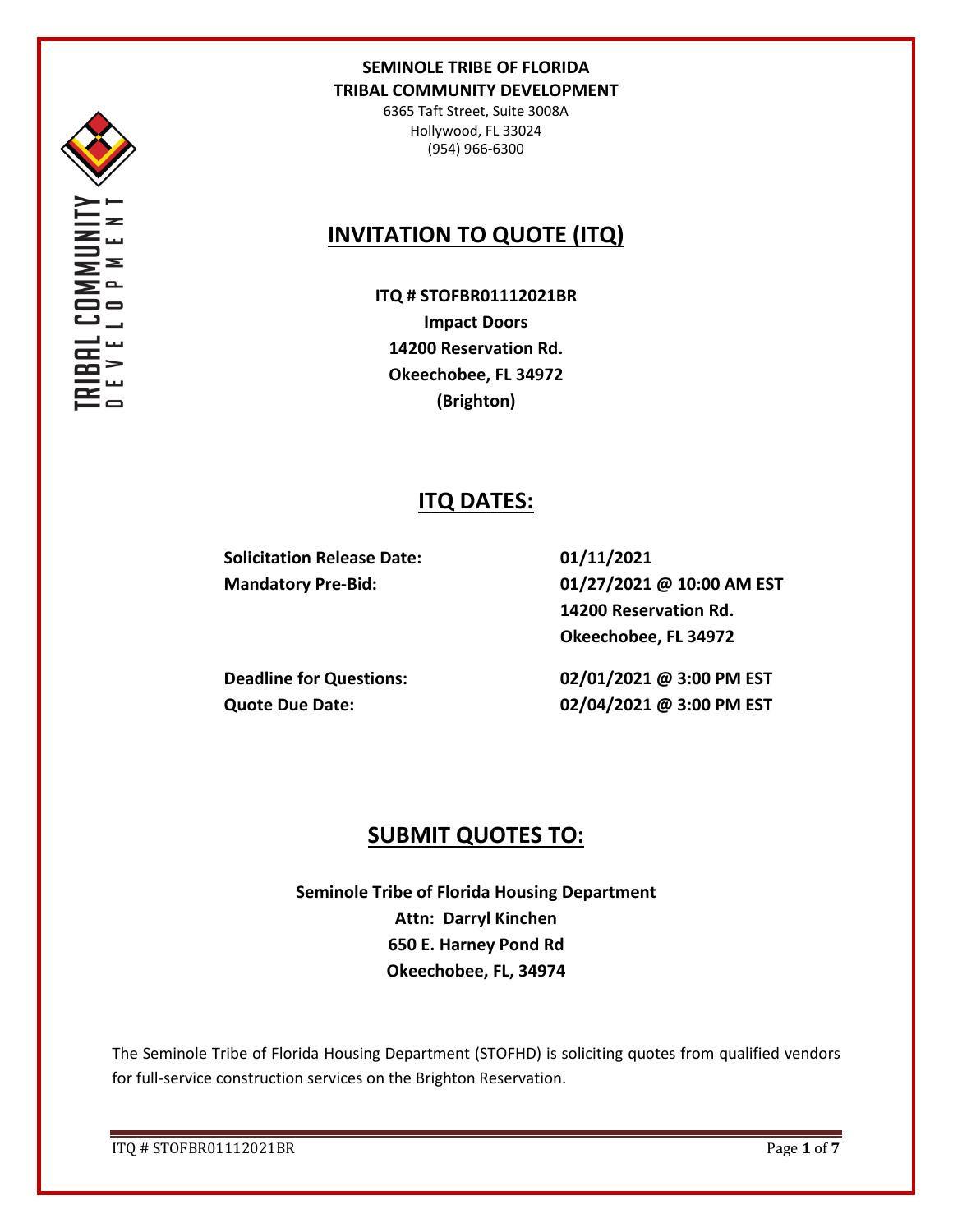6365 Taft Street, Suite 3008A Hollywood, FL 33024 (954) 966-6300

## **SECTION 1: INTRODUCTION AND INSTRUCTIONS**

### **1.0 INTRODUCTION**

This ITQ provides prospective firms with sufficient information to enable them to prepare and submit quotes to the Seminole Tribe of Florida Housing Department (STOFHD) for The STOFHD is initiating this competitive ITQ to qualified Vendors who are in the business of providing General Contractor Services, capable of completing numerous job functions/services in a timely manner and therefore, seeks to enter into an Agreement with that Vendor.

### **1.1 INSTRUCTIONS**

This Invitation To Quote (ITQ) contains the instructions governing the quotes to be submitted and the material to be included therein; as well as any mandatory requirements that must be met to be eligible for consideration. All requests for clarification and/or any additional questions regarding this ITQ must be submitted via email to: DarrylKinchen@semtribe.com

 Seminole Tribe of Florida Housing Department ATTN: **Darryl Kinchen**

 **650 E. Harney Pond Rd Okeechobee, FL, 34974**

A mandatory pre-bid meeting at the home is scheduled for **Wednesday 1/27/21 at 10:00 am**

**Only those emailed or sealed quotes received in this Brighton Housing Department office on or before the Due Date and time will be eligible for consideration. Any quote received after the Due Date and time, regardless of the method of delivery, will be discarded**.

The STOFHD hereby notifies all bidders that if your quote is selected, you will be required to enter into a formal contract with the Seminole Tribe of Florida for the services you are bidding. You will also be required to meet all company vendor, insurance and certification requirements.

The STOFHD reserves the right to reject any or all quotes, to waive formalities or informalities, and to award contract, either in whole or in part. The right is also reserved to select minority vendors and/or vendors with tribal member ownership.

All quotes submitted become the property of STOFHD upon receipt. The content of all quotes shall be kept confidential until an award is made, after which such content will no longer be kept confidential, except as noted therein.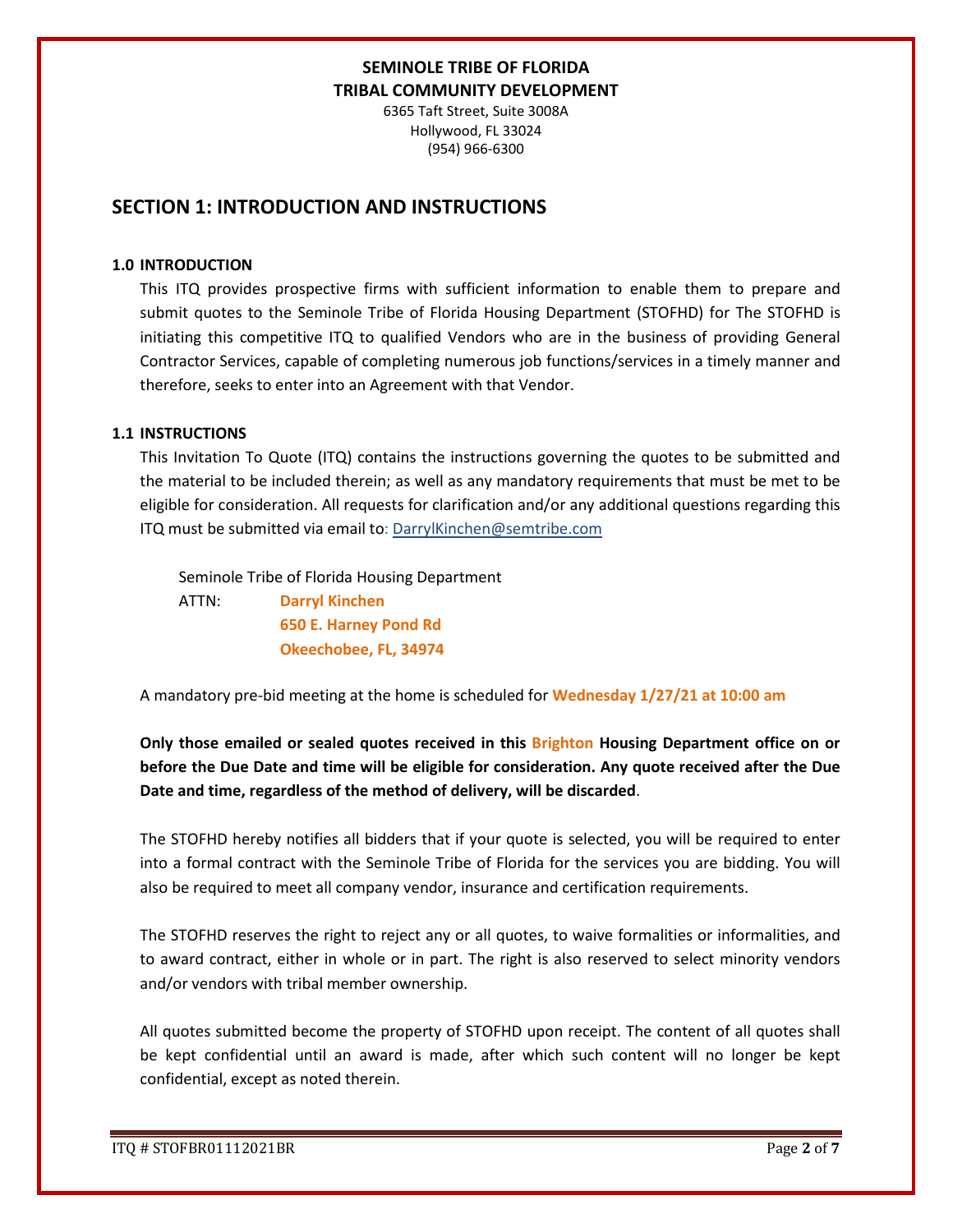6365 Taft Street, Suite 3008A Hollywood, FL 33024 (954) 966-6300

## **SECTION 2: GENERAL REQUIREMENTS**

### **2.0 OBJECTIVE**

The objective of this ITQ is to provide sufficient information to enable qualified Respondents to submit written quotes. This ITQ is neither a contractual offer nor a commitment to purchase any products or services. All information contained in the quote must be legible. Any and all corrections and or erasures must be initialed. **Each quote shall be signed in ink by an authorized representative of the respondent**. The contents of the quote submitted by the successful respondent of the ITQ may become part of the contract awarded as a result of this solicitation.

#### **2.1 SCOPE OF WORK (SOW)**

The Scope-of-Work ("SOW") contained in the Attachments describes the services expected for a Contractor to provide the STOFHD. Respondent must ensure that all such services contained in the SOW are provided for in every particular and shall meet or exceed the level of quality, availability, features, functionality, frequency, accuracy, and performance.

The silence of specifications or requirements as to any detail contained in this document or any of the attachments or exhibits, or the apparent omission from any specifications or requirements, or a detailed description concerning any point, shall be regarded as meaning that only the best commercial practices shall prevail and that only material and workmanship of the finest quality are to be used. All interpretations of the Scope of Work shall be made on the basis of this statement.

#### **2.3 NOTIFICATION**

Each respondent submitting a quote in response to this ITQ will be notified in writing as to acceptance or rejection of their quote. Release of notification letters should be within sixty (60) days of the quote submission date. STOFHD reserves the right to delay this action if it is deemed to be in the best interests of STOFHD.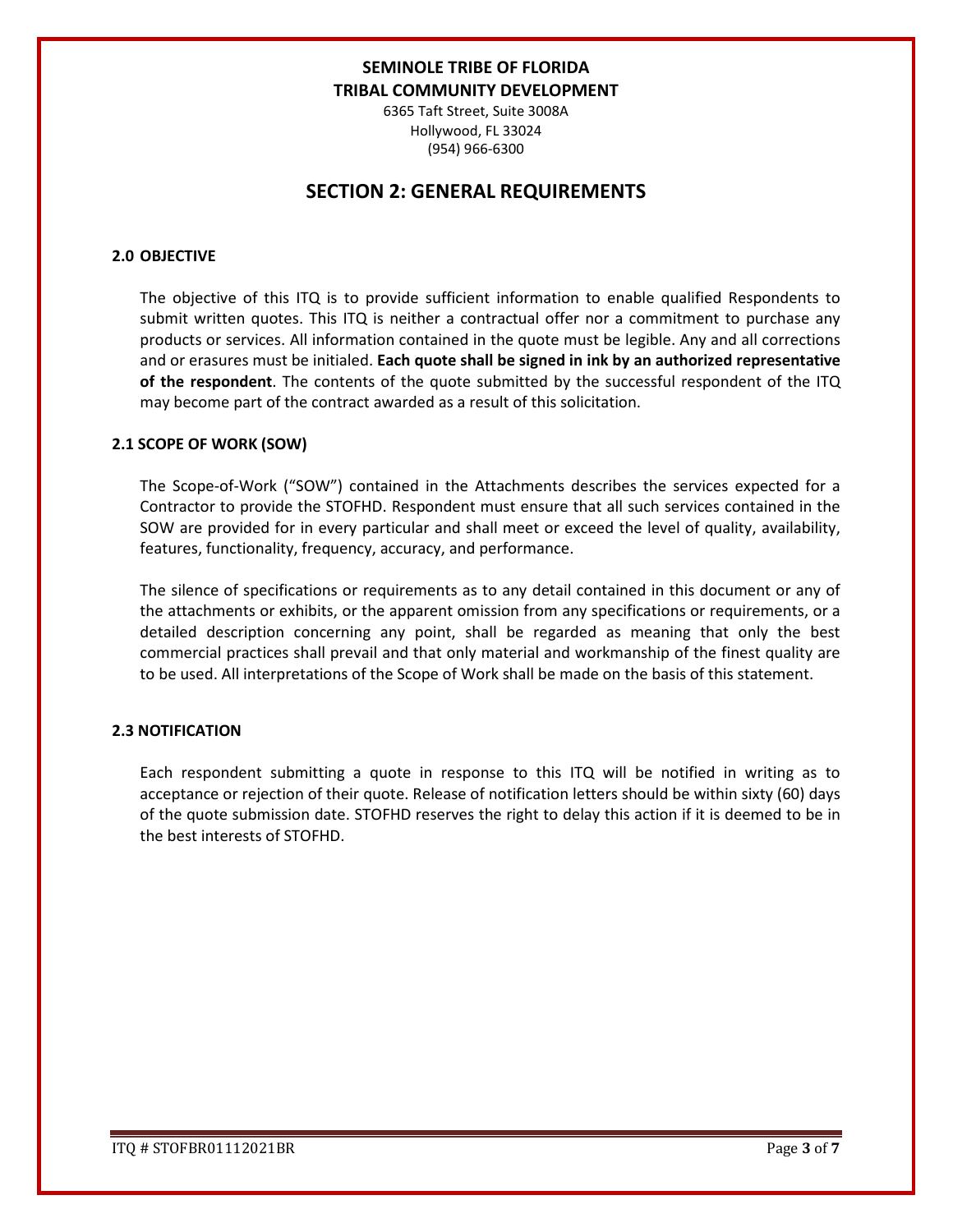6365 Taft Street, Suite 3008A Hollywood, FL 33024 (954) 966-6300

## **Housing Standardized Request for Repairs/Construction**

### **Bathroom:**

- All wood cabinets are required at all times, when like for like is stated if current cabinet is particle board, include in the bid the price to replace with all wood
- Dur-rock on walls in the shower or tub area
	- o All joints, corners and around windows must be sealed with red guard
	- o Extend the Dur-rock 2' on all sides beyond the shower or tub
- Shower floor mortar bed, no foam or any other products should be used
	- o Minimum 2-4% pre-slope
- Liner should be water tested for 24 hours
	- o Minimum 6 inches
- All floor tile should be slip/skid resistant
- Shower floor tile should be a maximum of 2x2 mesh
- Provide backing for all walls inside tub/shower area between 32" and 38"
- Faucets should be Kohler or Delta
- From shower diverter to shower head piping must be copper tubing and copper fittings o Secure the diverter and pipe fittings securely
- When tiling the walls extend 2 feet passed the shower or tub
- ADA bathroom the entire bathroom must be tile a minimum of 4 feet
- All toilets must be Kohler highline
- All exhaust must be vented through the roof or soffit
	- o The exhaust fan and light for the bathroom must be on the same switch
- All paint must be high gloss

### **Kitchen:**

- All wood cabinets are required at all times, when like for like is stated if current cabinet is particle board, include in the bid the price to replace with all wood.
- All sinks should be deep double drop in sinks
- Faucets should be Delta with a pull out spray hose
- Moisture resistant (purple) drywall
- Cabinet screws should be a minimum of  $2 \frac{1}{2}$  inches
	- o Efforts should be made to find a stud
- If drywall is removed from floor to ceiling, blocking must be provided for upper and lower cabinets

All microwave and kitchen hoods must be exhausted outside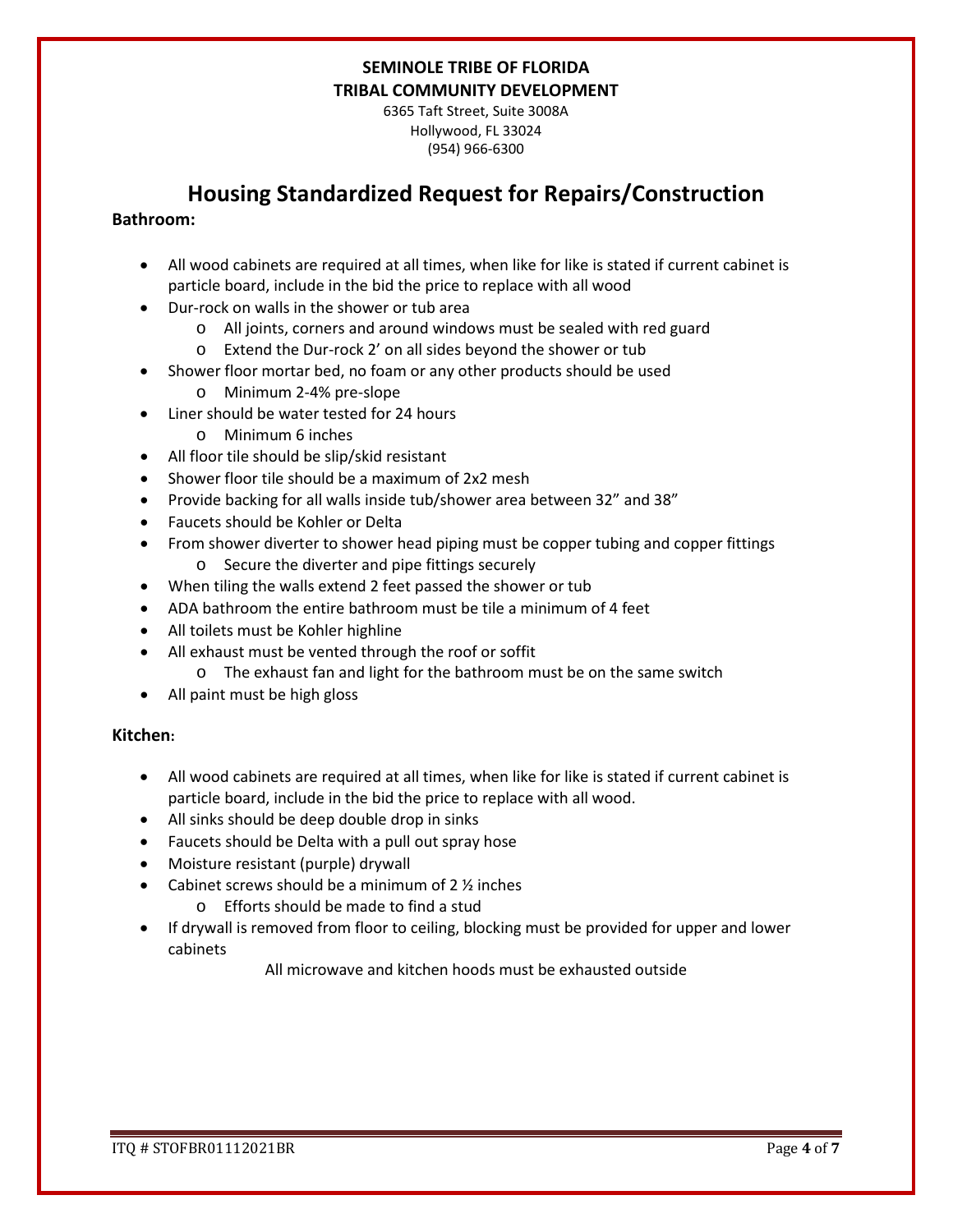6365 Taft Street, Suite 3008A Hollywood, FL 33024 (954) 966-6300

### **Mechanical/HVAC:**

- All AC units must be installed on a metal stand with a secondary pan and connect float switch
- A primary float switch must be installed and connected
- When replacing duct work all joints and seams must be taped and mastic
- All new HVAC units must be a minimum of 16 seer
- All flexible ducts must be a minimum of R8 R-value
- All disconnects should be the pull type non-fuse
- Rheem, Goodman, Night and Day units preferred
- Caulk around all AC vents
- Keyed lockout caps must be on all units

### **Water Heaters:**

- GE brand, replaced like for like gallon size
- Drain pan required
- TRV piped to the outside
- All water heaters should have a separate shut off switch
- New code required Energy conservation code chapter 4
- Heat traps are mandatory

### **General Notes:**

- Schedules must be submitted with all bids and updated any time there is a change
- Contractors are expected to work Monday-Friday, 8:00am-5:00pm unless otherwise specified by the project manager
- When installing new drywall in bedroom, living room etc., backing must be provided for TV's being mounted on the wall
- Place a chase and an outlet at the same area where backing is located
- Seal all recess lighting, caulk the lights to the ceiling
- Caulk around all exterior lights
- All exterior light fixtures must be LED
- Any penetration that are made through the wall to the exterior must be caulked or sealed
- Any new gutters must have leaf guard
- Any roof repairs/replacement must follow Miami-Dade standards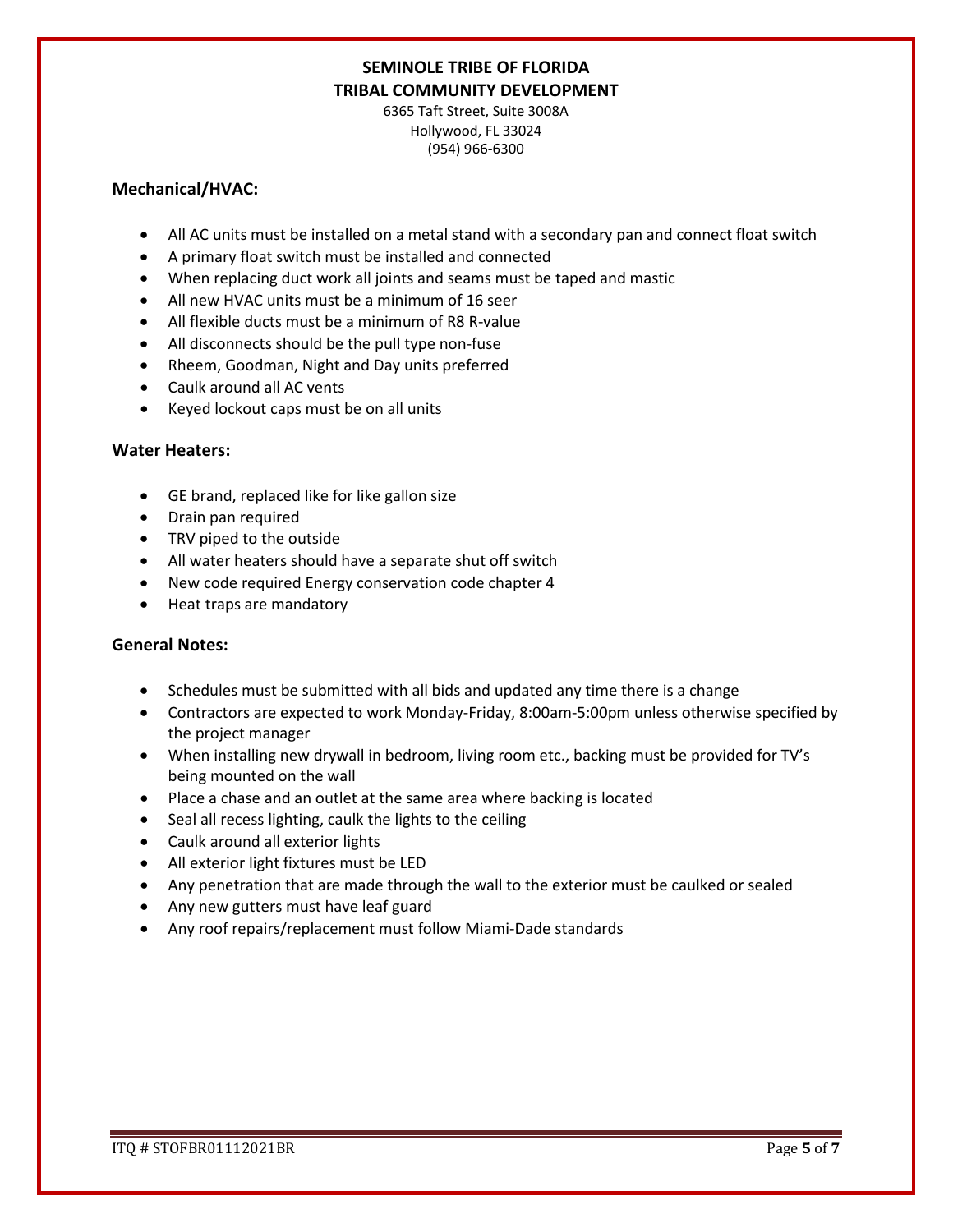6365 Taft Street, Suite 3008A Hollywood, FL 33024 (954) 966-6300

# **Scope of work Impact Doors**

- Supply all labor and materials.
- All materials being installed shall be of equivalent make/model to the original material being removed. (Unless it has first been approved by the Housing Department)
- All work performed shall be as per code(s).
- **Schedule of Values and proposed Schedule shall be submitted with proposals.**
- Supply all drawings/prints and any other documentation needed by the Building Department.
- Clean up jobsite daily and before the final inspection of the completed job.
- Call the Building Department & Housing Department for all inspections, before and during the installation process. (Darryl Kinchen 954-279-4784)
- Contact Housing Department for final inspection, prior to leaving the jobsite.

### **General**

- Remove existing entry doors (front & rear) dispose of debris.
- Supply all labor and materials to install Impact Rated entry doors & shall meet Miami Dade approvals. Door elevations shall be like for like as close as possible. (Reinstall existing entry door hardware)
- Door Glazing shall be Miami Dade approved, insulated glass & including gray tint.
- Repair all stucco around openings as needed and drywall repairs.
- Caulk, prime, paint drywall on interior & exterior repairs made. Match as closely as possible to existing finishes.
- Paint color of doors shall be like for like unless TM has different color in mind contractor shall provide samples for TM to select from.
- Final clean doors remove all debris from site.

## **Contractor/Vendor Requirements:**

- It is the contractor's responsibility to obtain any and all permits required to perform the task listed in the above Scope of Work.
- A schedule must be provided before a PO will be requested.
- Send all invoices to [invoices@semtribe.com](mailto:invoices@semtribe.com) and copy project manager. DO NOT attempt process invoices through the Housing Department.